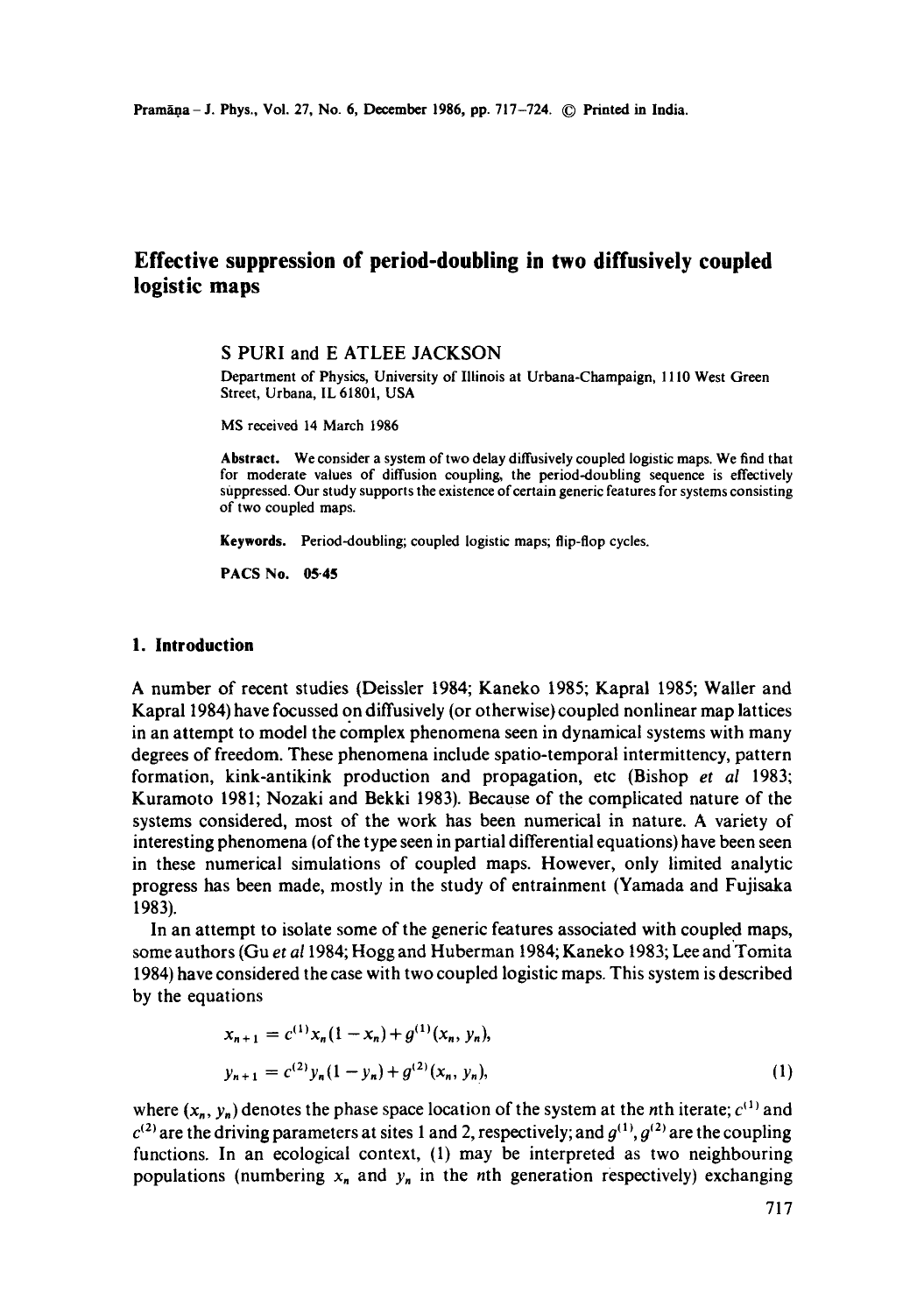individuals through a diffusion process (either linear or more complicated). Typical physical systems which (1) could describe are coupled Josephson junctions or small aspect ratio Benard cells.

In this paper we investigate the period-doubling sequence of symmetric logistic maps with a delayed diffusive coupling (to be explained later). The diffusion term can have the effect of strongly suppressing the period-doubling sequence seen in the single logistic map. We describe the mechanism whereby this suppression occurs and the parameter regions in which it takes place. Some of the features observed by us appear to be common to such systems (Hogg and Huberman 1984; Kaneko 1983; Lee and Tomita 1984). This supports the idea that generic properties can be attributed to coupled map systems (Hogg and Huberman 1984).

The commonly investigated (Hogg and Huberman 1984; Kaneko 1983; Lee and Tomita 1984) version of (1) is the symmetric case with linear diffusive coupling as under

$$
x_{n+1} = f(x_n) + D(y_n - x_n),
$$
  
\n
$$
y_{n+1} = f(y_n) + D(x_n - y_n),
$$
\n(2)

where D is the diffusion constant and we use the notation  $f(x) = cx(1-x)$  for the logistic function. This system displays a complicated sequence of limit cycles, phase locking-unlocking sequences and quasiperiodic behaviour before a transition to chaos. It is claimed that such phenomena are generic to coupled maps (Hogg and Huberman 1984). However, as pointed out by Yamada and Fujisaka (1983), (2) (and its Ndimensional generalization) is unphysieal. This is because, even for moderate values of D, only a few specially chosen initial conditions lead to a motion confined to the  $[0, 1] \times [0, 1]$  square (or any other finite region). To remedy this defect, Yamada and Fujisaka (1983) suggested a delayed diffusion coupling system

$$
x_{n+1} = f(x_n) + D(f(y_n) - f(x_n)),
$$
  
\n
$$
y_{n+1} = f(y_n) + D(f(x_n) - f(y_n)).
$$
\n(3)

This system (and its N-dimensional generalization) is well-behaved (in the sense of confinement within the  $[0, 1] \times [0, 1]$  square) for arbitrary initial conditions in  $[0, 1] \times [0, 1]$ ,  $c \in [0, 4]$  and  $D \in [0, 1]$ . For  $D = 0$ , the logistic maps decouple and  $x_n$ ,  $y_n$ evolve independently. This serves as a comparison line (in *c-D* parameter space) as we increase the value of  $D$  from zero. In the ecological context,  $(3)$  is particularly meaningful as a model of alternating migration and reproduction (e.g. reproduction in winter and migration in summer). Consider two neighbouring populations, described by  $x_n$  and  $y_n$  respectively  $(x_n, y_n \in [0, 1])$ . In the first stage (say reproduction) the populations are updated as

$$
x'_n = f(x_n); \quad y'_n = f(y_n).
$$
 (4)

In the second stage, migrations take place according to

$$
x_{n+1} = x'_n + D(y'_n - x'_n); \quad y_{n+1} = y'_n + D(x'_n - y'_n). \tag{5}
$$

Combining (4) and (5), we arrive at (3). We have conducted a numerical/analytical study of (3), focussing on the period-doubling bifurcations. The tools we used are evaluations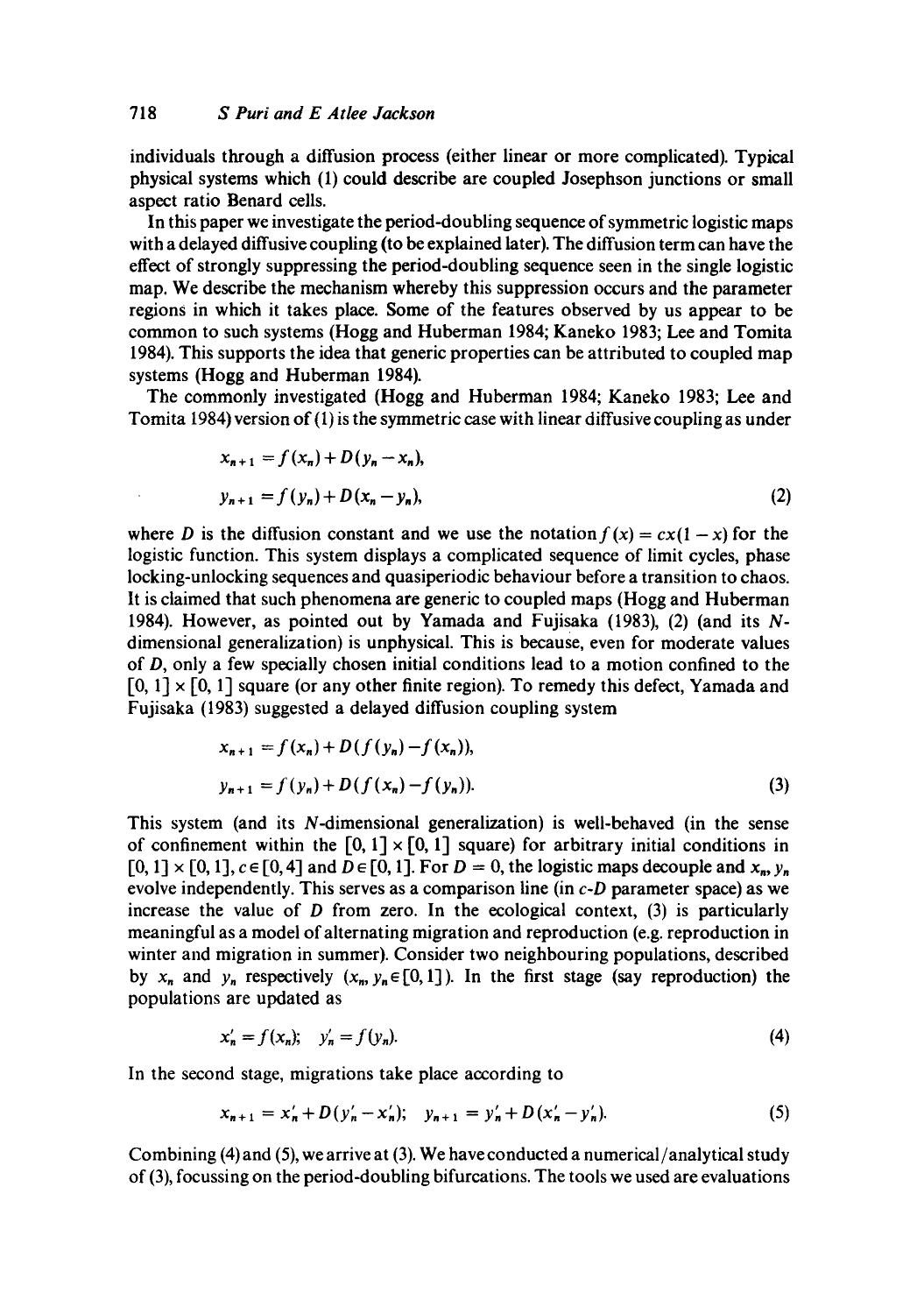

**Figure 1.** Parameter space diagram showing the stability regions of the lower period-2<sup>n</sup> entrained and flip-flop cycles.

of the period-2" limit cycles of (3); eigenvalues of the linearized map about these cycles; and the basins of attraction of these cycles. We present a qualitative description of our results below. Detailed numerical dependences are available from the parameter space diagram in figure 1, where the stability regions of the lower period limit cycles are shown.

## **2. Description of limit cycles**

There are three types of period- $2<sup>n</sup>$  limit cycles for  $(3)$ :

#### 2.1 *Entrained limit cycles*  $(x = y)$

In this case the period-2<sup>n</sup> limit cycles are of the form  $(x_i^*(c), x_i^*(c))$  where  $x_i^*(c)$  denotes the ith point on the period-2" limit cycle of the logistic map. Linearization about these limit cycles yields the eigenvalues  $f^{(2^n)'}(x^*(c))$  and  $(1-2D)^{2^n}f^{(2^n)'}(x^*(c))$  for the period- $2<sup>n</sup>$  limit cycle. These correspond to synchronized perturbations (eigenvector  $\binom{1}{1}$ ) and antisynchronized perturbations (eigenvector  $(-1)$ ) respectively. As  $D \in [0,1]$ ,  $1-2D$  |<sup>2"</sup>  $\leq 1$ . Thus, the entrained limit cycles have the same stability region (in c) as the corresponding limit cycles for the single logistic map. (Notice that a cycle which is unstable for the single logistic map may have a coupled-map counterpart which is diffusively stabilized against antisynchronized perturbations. However, there would still be an unstable direction and numerically these orbits would not be observable). Entrainment can occur for  $c > c_{\infty}$  also, where  $c_{\infty}$  denotes the c-value where chaos occurs for the single logistic map. Then an "entrained chaos" motion is seen.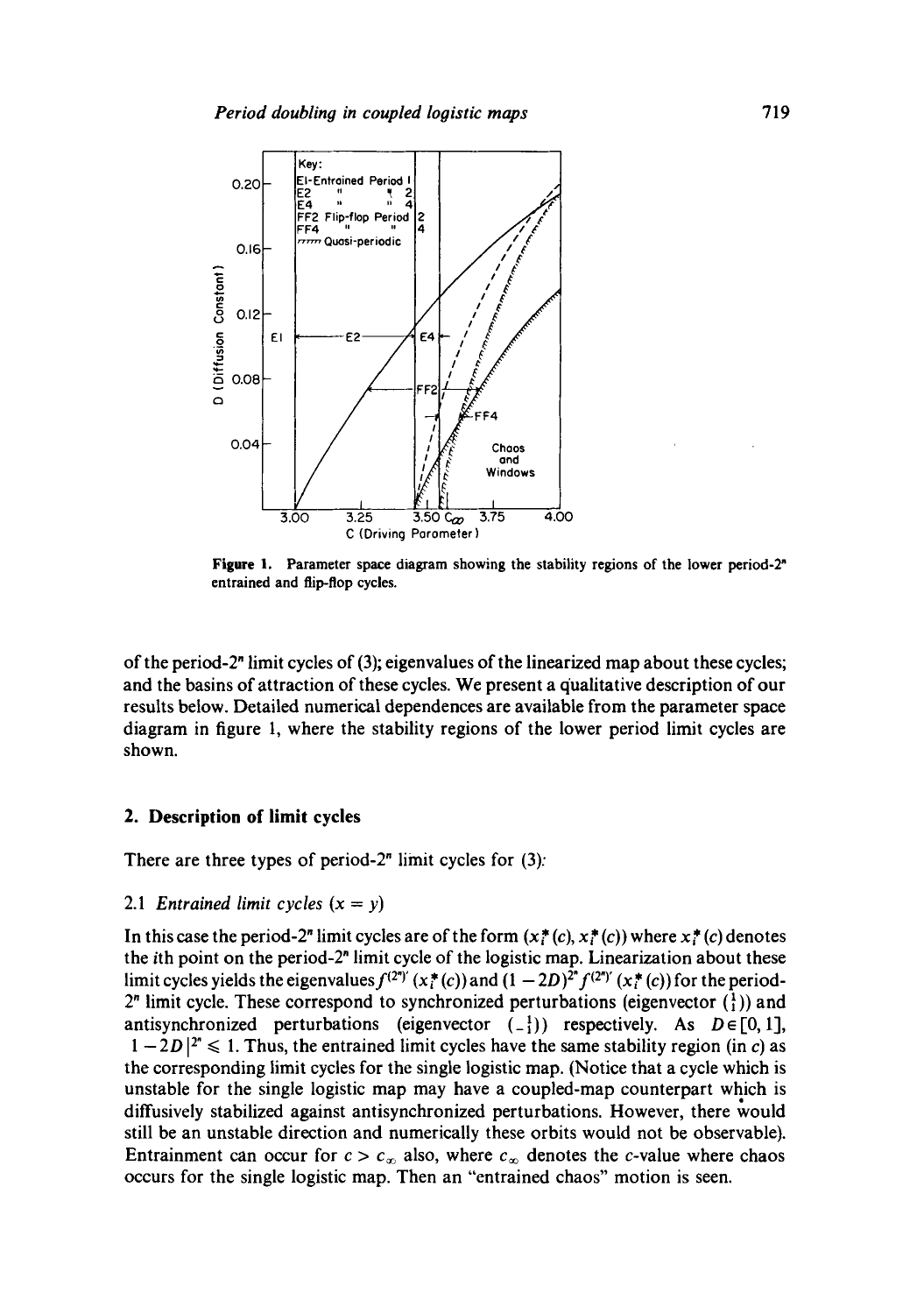### 2.2 *Flip-flop limit cycles (FFCs)*

For period-2" these are of the form  $(x_i, y_i)$ , where

$$
x_{i+2^{n-1}} = y_i; \quad y_{i+2^{n-1}} = x_i. \tag{6}
$$

Thus, there is a switch of the original values after  $2^{n-1}$  iterations. Similar FFC have been found for (2) by Kaneko (1983) and Hogg and Huberman (1984). For period-2 we can analytically solve for the FFC. In (3) we substitute (Kaneko 1983)

$$
\xi_n = \frac{1}{2}(x_n + y_n); \quad \eta_n = \frac{1}{2}(x_n - y_n). \tag{7}
$$

The period-2 FFC is defined by  $(\xi_0, \eta_0) \rightarrow (\xi_1, \eta_1) \equiv (\xi_0, -\eta_0) \rightarrow (\xi_0, \eta_0)$ . We can solve for it as

$$
\xi_0 = \frac{1}{2} \left( 1 + \frac{1}{c(1 - 2D)} \right),
$$
  
\n
$$
\eta_0 = \left\{ \frac{1}{2c} \left[ 1 + \frac{1}{c(1 - 2D)} \right] \left[ \frac{c}{2} - 1 - \frac{1}{2(1 - 2D)} \right] \right\}^{1/2}.
$$
 (8)

The following points are relevant vis-a-vis the period-2 FFC:

(a) It exists in the regions of  $(c, D)$  space where

$$
\frac{c}{2} - 1 - \frac{1}{1(1 - 2D)} \ge 0,
$$
  

$$
D < D^* = \frac{c - 3}{2(c - 2)}.
$$
 (9)

In this paper, we consider only the region  $D < 1/2$ . This is because we wish to compare our results with those of Hogg and Huberman (1984) and Kaneko (1983) where moderate values of *D* are considered.

From (9), as  $D^* \ge 0$ , we see that  $c \ge 3 = c_{1}^* - 2$ , where  $c_{1}^* - 2$  denotes the value of C at which the period  $-1 \rightarrow 2$  bifurcation occurs for the single logistic map.

From figure 1, it is clear that there is an overlap between the stability region of the various FFC's and the entrained cycles. Thus, for  $c_{2\rightarrow 4}^* \ge c > c_{1\rightarrow 2}^*$ , there is a region of D-values in which the flip-flop and entrained period-2 cycles are stable. The competition between them is resolved by the relative sizes and locations of their basins of attraction. This point will be treated in greater detail later.

(b) At D = 0, the period-2 FFC is stable in the parameter region  $c_{2}^{*} \rightarrow 4 \ge c > c_{1}^{*} \rightarrow 2$ and unstable in the parameter region  $c > c_{2}^{*} \rightarrow 4$ . As D is increased, two bifurcation routes are possible, depending on the value of c. For  $c_{\frac{1}{2}} \rightarrow c > c_{\frac{1}{2}} \rightarrow c$ , the linearized eigenvalues of the FFC increase along the real line. At some value of  $D$  (depending on  $c$ , as shown in figure 1) one of the eigenvalues crosses the unit circle and a saddle point appears. At slightly higher D, the saddle point becomes a repellor. Finally, at  $D = D^*$ (defined by (11)) the FFC has shrunken to zero size and coalesced with the period-1 entrained cycle, which is unstable in this region of c. For  $c > c_{2-4}^*$ , the FFC stays unstable (with complex eigenvalues, though) for small values of  $D$ . On increasing  $D$ , the

or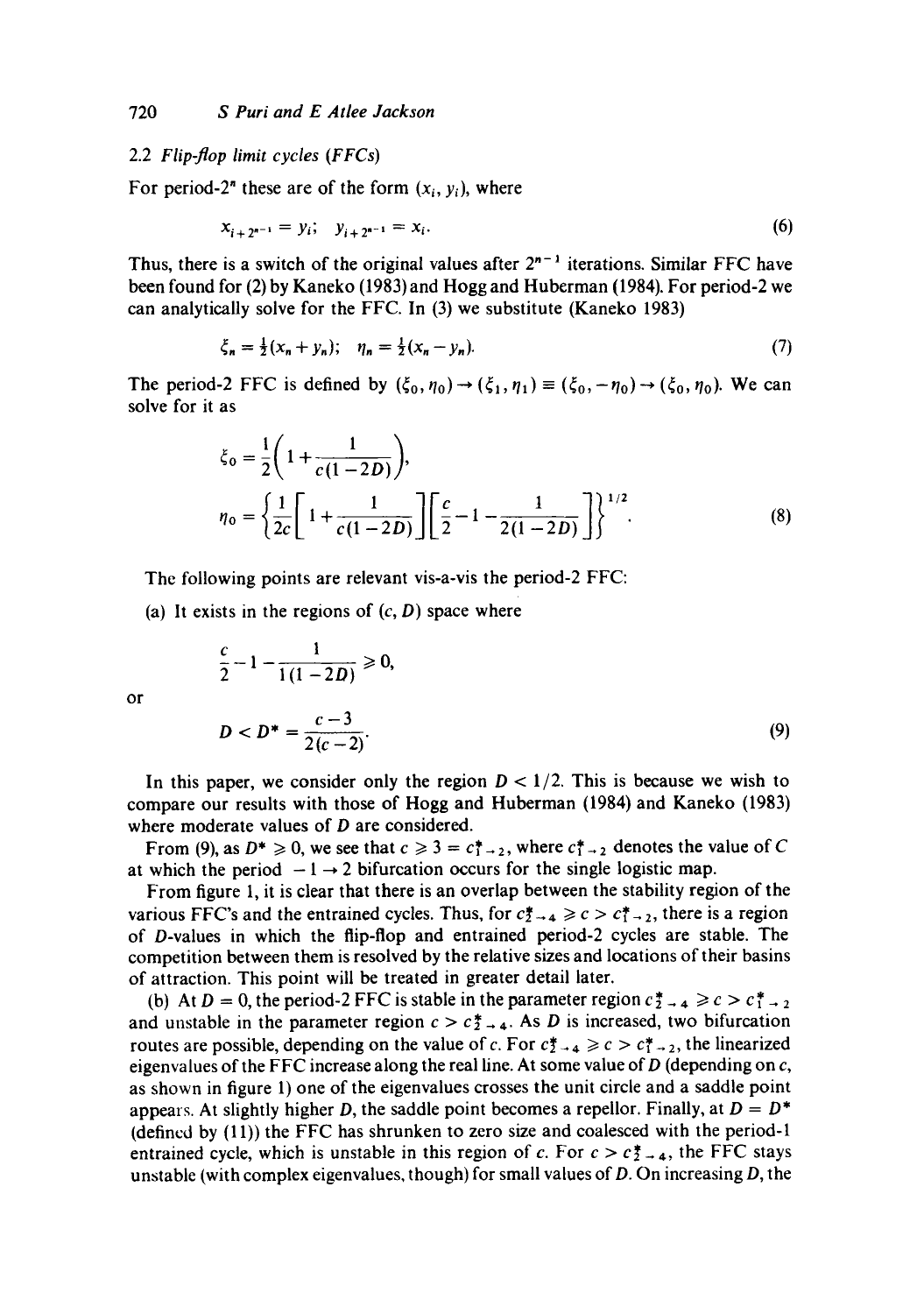FFC becomes stable, with the eigenvalues still being complex. Further increase of D brings them down onto the real line. Subsequent bifurcations with increasing D are similar to those described for  $c_{2\rightarrow 4}^* \geq c > c_{1\rightarrow 2}^*$ .

For  $c > c\frac{1}{2}$ , there is a small region of parameter space where a quasiperiodic attractor exists, before the period-2 cycle is stabilized. This is shown as the shaded region in figure 1. It is similar to that observed by Hogg and Huberman (1984) for (2). More details on this region will be presented elsewhere (Puri and Jackson 1986).

The same qualitative behaviour holds for the period-4 FFC. The stability region, however, is smaller than in the period-2 case as shown in figure I. Shrinkage of the period-4 FFC results in a coalescence with the period-2 entrained cycle, which is unstable in this region.

We expect the same behaviour for higher period-2<sup>n</sup> FFC, with correspondingly smaller stability regions. Our numerical results support this (Puri and Jackson 1986). These stability regions appear to have a nested structure in most regions of parameter space, as shown for periods-2 and -4 in figure 1. This would suggest that there is a bifurcation sequence in  $(c, D)$  space, with successively higher period-2" FFCs becoming stable. This is not period-doubling in the conventional sense, because all the previous cycles coexist as attractors. However, there exist initial points in the unit square which go to higher period- $2^n$  cycles as c and D are varied. Thus, in this restricted sense, perioddoubling takes place on a set of initial conditions (Oono, Private Communication). Notice that we are not assured of the existence of initial points which undergo an infinite period-doubling sequence. However, if the nested structure holds for all period- $2<sup>n</sup>$  FFCs, there would be a region (of low, may be zero, measure) in parameter space where all period-2<sup>n</sup> cycles coexist as attractors with chaos. We are presently investigating this possibility (Puri and Jackson 1986).

Thus, we find that diffusion can stabilize period-2" FFCs. These stabilized cycles extend upto  $c = 4$ . Because of the rapidly shrinking regions in which higher period limit cycles are stable, two FFCs are dominant viz. period-2 and -4. At moderate values of diffusion, the period-2 and -4 FFCs have a larger basin of attraction than the entrained cycles or chaos. Most initial conditions end up on low period orbits. Thus, diffusion introduces temporal stability in the coupled system, in large regions of parameter space. The same seems to be true of the higher-dimensional generalization of (3) (Puri and Jackson 1986). This effect should be contrasted with studies of chemical reactions (Kuramoto 1981; Oono and Kohmoto 1985) where diffusion is essential to the appearance of chaos.

### 2.3 *Other limit cycles*

Our numerical results show a number of other period-2" ( $n \ge 1$ ) limit cycles. For period-2, the only stable limit cycle (other than entrained) is the FFC described earlier. For period-4, there is another (other than entrained and FFC) pair of stable limit cycles. To see how these arise, we consider the situation at  $D = 0$ , when the logistic maps are decoupled. The period-4 branch for the single logistic map is shown in figure 2. The period-4 FFC corresponds to the case where the oscillators are at a and b (or c and d). The other pair of limit cycles arises from the combinations *a-c* and *a-d* (which goes into *c*-*a* on iteration). For  $c_{4\to 8}^* \ge c > c_{2\to 4}^*$ , this pair is stable at  $D = 0$ . On increasing D, the eigenvalues (real) increases and the limit cycle becomes unstable. For  $c > c_{4-8}^*$ , this pair starts off unstable at  $D = 0$ . On increasing D, it becomes stable through the eigenvalues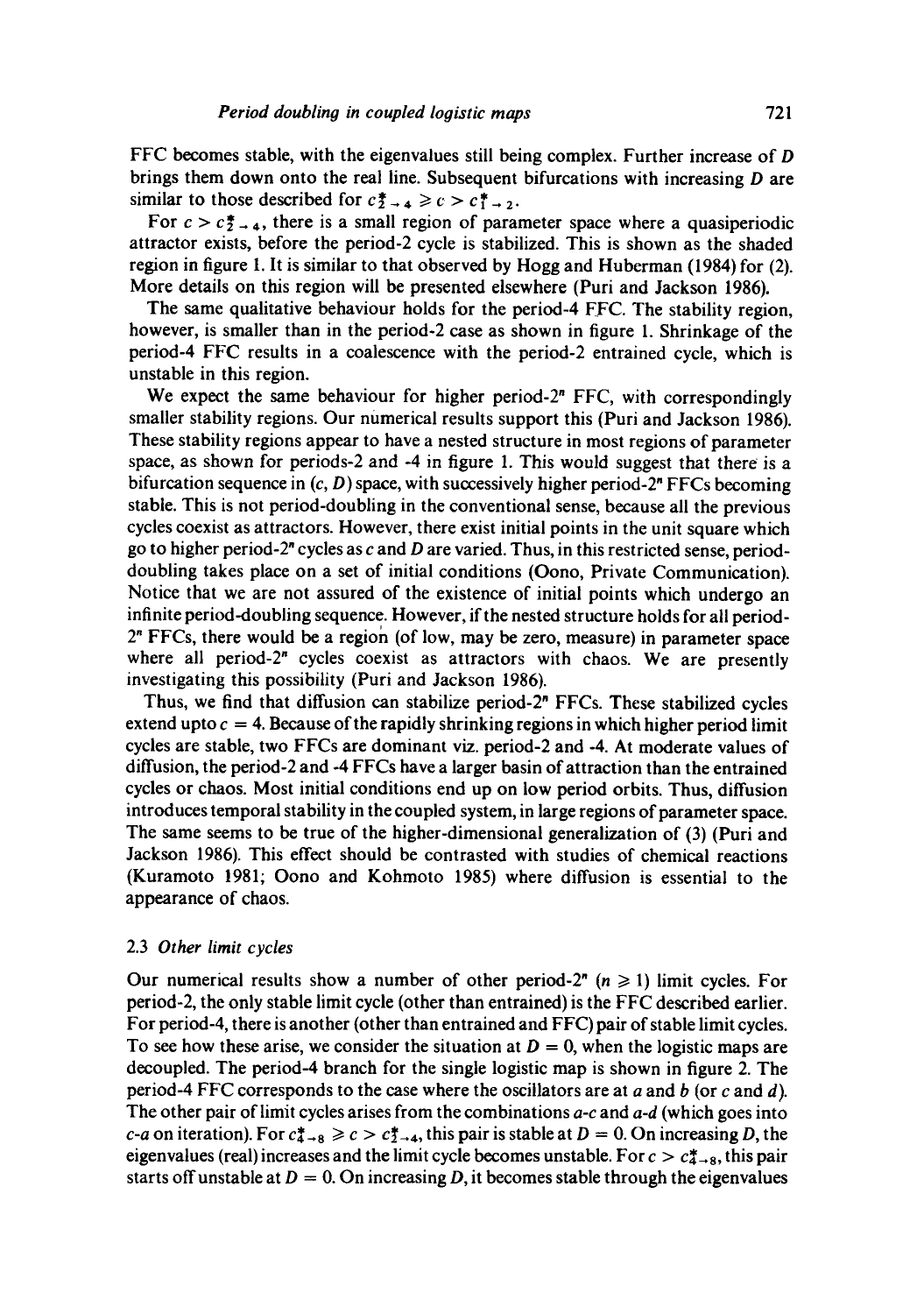

**Figure** 2. Lower period branches of the bifurcation diagram for the single logistic map.

(complex) crossing the unit circle. Subsequent bifurcations are the same as for  $c_{4-8}$  $\geq c > c \frac{4}{2}$ . The quasiperiodic attractor mentioned earlier is found after the period-4 non-FFCs have become unstable and before the period-2 FFC has become stable.

We have also investigated the basins of attraction of period-2 and -4 FFCs/entrained cycles for different parameter values. In figures  $3(a)$ –(c) we show the shrinking basin of attraction for a period-2 FFC as D is increased, with  $c = 3.625$  ( $>c_{\infty}$ ). Figure 3(d) shows the basin of attraction for a period-4 FFC for  $c = 3.625$  and  $D = 0.06$  (the same values as for figure 3(a)). Figures 3(a) and 3(d) account for 98  $\%$  of the points considered in the region  $[0, 1] \times [0, 1]$ . The basins are symmetric about the lines  $x = 1/2$  and  $y = 1/2$ . This is because  $(x, y) (1 - x, y) (x, 1 - y)$  and  $(1 - x, 1 - y)$  are all mapped into the same point by (3). An interesting feature of these basins is their self-similar nature along the diagonals.

### **3. Conclusions**

To summarize, we have considered a system of two delay diffusively coupled logistic maps. We consider the period doubling sequence for this system and find that it is effectively suppressed by moderate values of the diffusion coupling. The mechanism of this suppression is described. Some of the features we find in our system are similar to those found by other authors with different systems (Gu *et al* 1984; Hogg and Huberman 1984; Kaneko 1983; Lee and Tomita 1984). This supports the contention that coupled map systems possess certain generic properties.

#### **Acknowledgements**

The authors are grateful to Y Oono for critically reading the manuscript and for a number of useful discussions. SP was, in part, supported by the NSF grant MRL DMR 83-16981.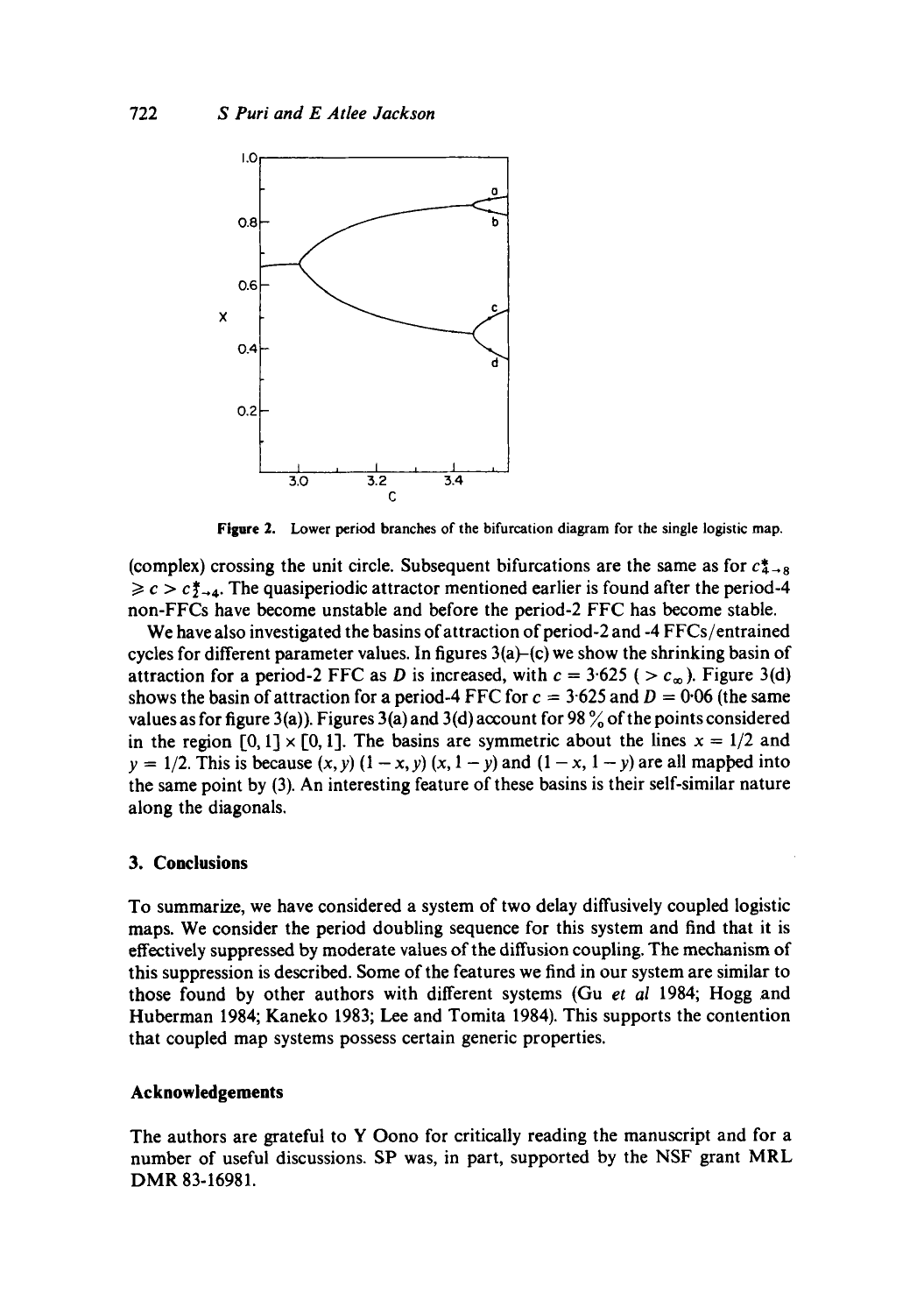

Figure 3(a)-(c). Shrinking basin of attraction for a period-2 flip-flop cycle as D is increased, with  $c = 3.625$ . Points on the limit cycle are denoted by x.